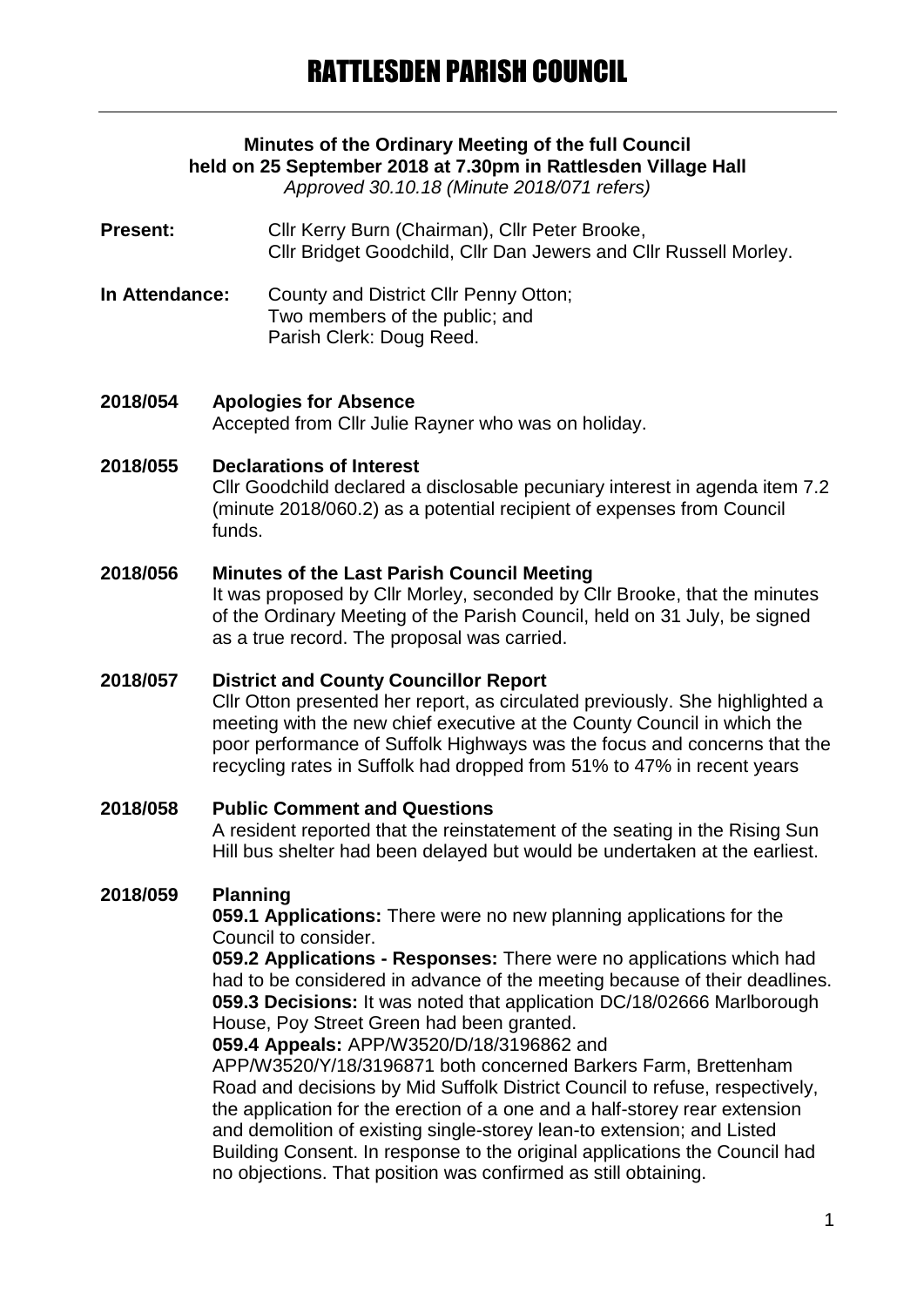# **2018/060 Finance**

**060.1 Financial Report:** The report to 31 August was received. It was noted that the TSB current account stood at £5,361.96 and the deposit account at £13,510.70 further to which it was proposed by Cllr Burn, seconded by Cllr Morley, that the reconciliation be approved and duly signed. The proposal was carried.

**060.2 Payments and Income:** It was proposed by Cllr Morley, seconded by Cllr Brooke, that the schedule of payments be approved. The proposal was carried. The schedule comprised the following:

- Litter-picker: salary (September) £151.35;
- Clerk: salary (September) £336.42;
- HMRC: PAYE (September) £84.00;
- Mr Roger Heard: 447th Bomb Group Memorial grass-cutting £120.00 (Section 137 expenditure);
- The Felsham Gardeners: Cemetery grass-cutting £200.00;
- Rattlesden Village Hall Committee: village hall hire £30.00; and
- Cllr Goodchild: World War I commemoration expenses £65.00 (Section 137 expenditure).

It was also resolved that the Council should grant £500.00 to Rattlesden Community Council towards the refurbishment of the flooring in the Pavilion (Section 137 expenditure).

Income received was duly noted as follows:

- TSB: business (deposit) account interest (August) £0.58;
- Mid Suffolk District Council: precept (part 2) £6,295.00;
- HMRC: 2017-2018 VAT refund £1,554.41;
- Andrew Bingham Independent Funeral Service: Cemetery fees £100.00; and

 Mid Suffolk District Council: cleansing grant (April-June) - £204.10. **060.3 Section 106 Funding:** A report was received on the recent meeting with officers from Mid Suffolk District Council over promised funding which was subsequently withdrawn without the knowledge of the Parish Council. It was acknowledged by the District Council that matters had not been handled as they should have been and a commitment was made to provide the Parish Council with a higher percentage of extra funding than usual against any future project. The Clerk was asked to seek full clarification on the precise details of that commitment.

# **2018/061 Working Group Reports**

**061.1 Housing Development:** The Group had not yet met but would do so once further information about proposed developments was to hand. **061.2 Finance and Development:** This Group reported on a meeting which had focused on village assets and their maintenance plus potential improvements to the same. It was keen to look ahead and to engage with organisations and bodies currently managing facilities. It was agreed that information about likely funding available would enable a better understanding of what might be able to be achieved.